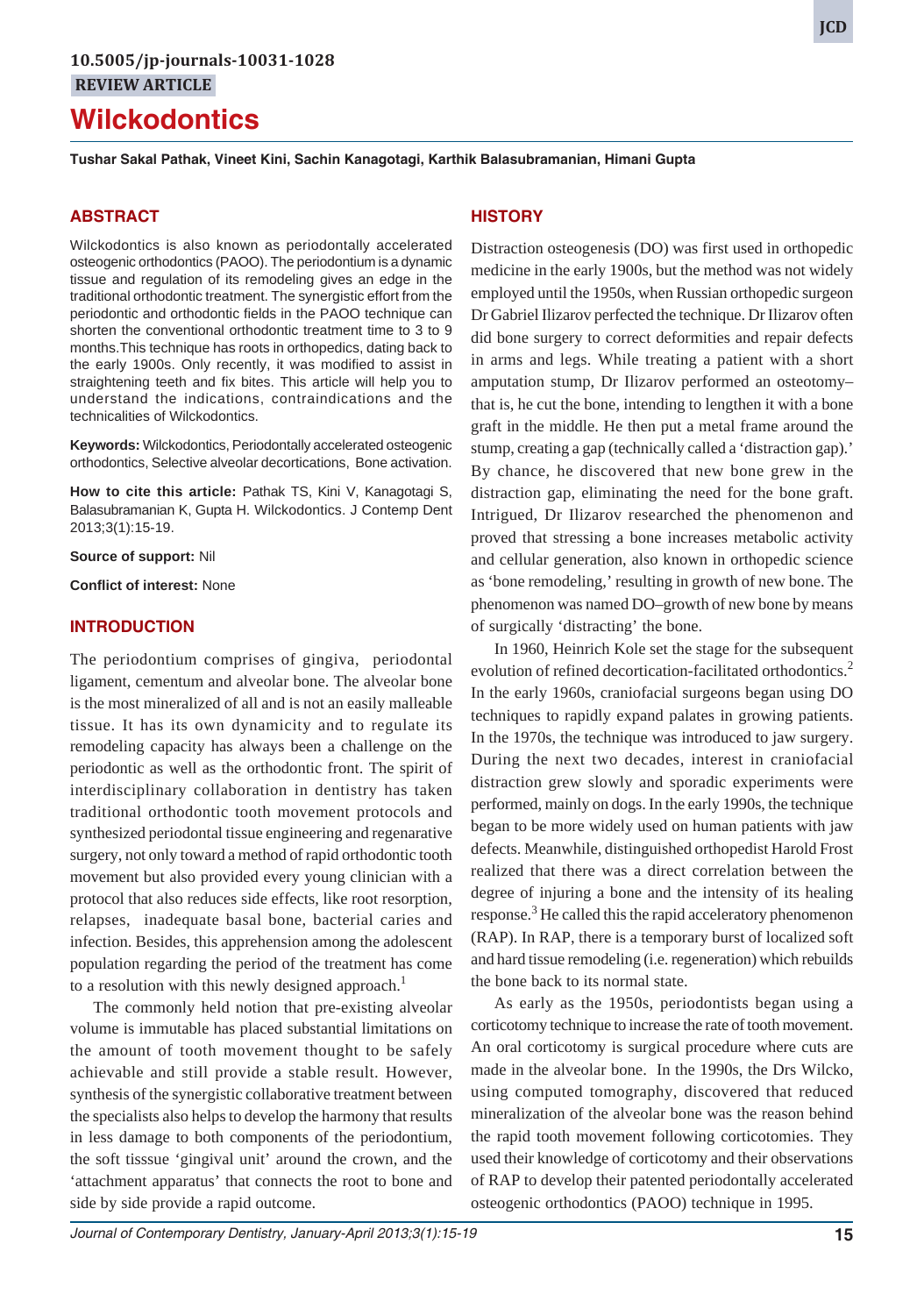Wilckodontics is a comparatively new sub-branch which aids in providing an increased net alveolar volume after orthodontic treatment. This is also called the PAOO technique. It is a combination of a selective decortication facilitated orthodontic technique and alveolar augmentation. $4.5$  With this technique, one is no longer at the mercy of the pre-existing alveolar volume, and teeth can be moved 2 to 3 times further in  $[1/3]$  to  $[1/4]$  the time required for traditional orthodontic therapy.<sup>5-7</sup> The same phenomenon was described simultaneously in the periodontal literature by Yaffe et al.<sup>8</sup> Gantes in 1990 reported on corticotomy-facilitated orthodontics in five adult patients in whom space closing was attempted with merely orthodontic forces.<sup>9</sup> More recently, Drs William and Thomas Wilcko have demonstrated rapid orthodontic tooth movement following selective labial and lingual decortication of alveolar bone in the area of desired tooth movement using a technique called accelerated osteogenic orthodontics TM (AOOTM) orthodontic forces (Figs 1 and 2). The Wilcko brothers gave a novel dimension to the historical achievements so far and said in selectively decorticated patients it was discovered that the rapid tooth movement was not the result of bony block movement, but rather to a transient localized demineralization-remineralization phenomenon in the bony alveolar housing consistent with the wound healing pattern of the regional acceleratory phenomenon. The demineralization of the alveolar housing over the root surfaces apparently leaves the collagenous soft tissue matrix of the bone, which can be carried with the root surface and then remineralizes following the completion of the orthodontic treatment.4,5 The Wilcko duo further emphasized on the degree of tissue metabolic perturbation *per se* for this rapid orthodontic movement.<sup>1</sup>

Interestingly, Dr Owen researched Invisalign treatment in conjunction with PAOO surgery. He had some minor crowding in his mouth and had the procedure done on himself. After surgery, he used Invisalign appliances to move his teeth. He reported his findings in the Journal of Clinical Orthodontics in June 2001. Of course, the aligners



were changed much more quickly than traditional Invisalign treatment (every 3 to 4 days instead of every 2 weeks). Dr Owen was pleased with the result. He concluded that because the aligners had to be worn full-time, this technique required a high degree of patient compliance. He also said that because he did not have the PAOO surgery done on his entire mouth (only on the areas adjacent to the crowded teeth), the 'nonsurgery' teeth hurt a lot more than the 'surgery' teeth because of the force applied by the aligners. According to officials at Align Technologies, Dr Owen is the only dental professional (to their knowledge) that has used Invisalign after AOO surgery.

# **PRINCIPLE OF PAOO SURGERY**

Unlike a usual corticotomy, PAOO does not just cut into the bone, but decorticates it—that is, some of the bone's external surface is removed. The bone then goes through a phase known as osteopenia, where its mineral content is temporarily decreased. The tissues of the alveolar bone release rich deposits of calcium, and new bone begins to mineralize in about 20 to 55 days. While the alveolar bone is in this transient state, braces can move teeth very quickly, because the bone is softer and there is less resistance to the force of the braces.

Research has shown that after the alveolar bone heals and the teeth are in their new desired positions, additional alveolar bone has formed. The Drs Wilcko, and other researchers have proven that the aftermath of PAOO is as stable and long-lasting as conventional orthodontic treatment.

So, after PAOO, the alveolar bone is apparently not only as strong as it was before the procedure but there is actually more to it—which is advantageous if the profile needs to be built up to improve your facial esthetics. Dr Wilcko says that the PAOO technique can correct most of the orthodontic problems that are treated with traditional long-term braces. The only exception is a class III condition, in which the lower jaw is too long relative to the rest of the face, and the chin protrudes class III cases have many physical constraints which may not lend themselves to PAOO treatment.

# **TECHNIQUE OF PAOO SURGERY**

PAOO is an outpatient procedure done in the office of a periodontist or an oral surgeon or other dental professional trained in the technique. Usually, braces are put on a few days before the PAOO procedure. 'PAOO is not as invasive as taking out teeth', Dr Wilcko said. 'There is some swelling and very little bleeding involved.'

The alveolus is compromised of lamellar bone and configured into cortical bone plates and trabecular bone. In the steady state condition, bone apposition and minerali-**Fig. 1:** William Wilcko **Fig. 2:** Thomas Wilcko zation is balanced. It takes much less time to remodel

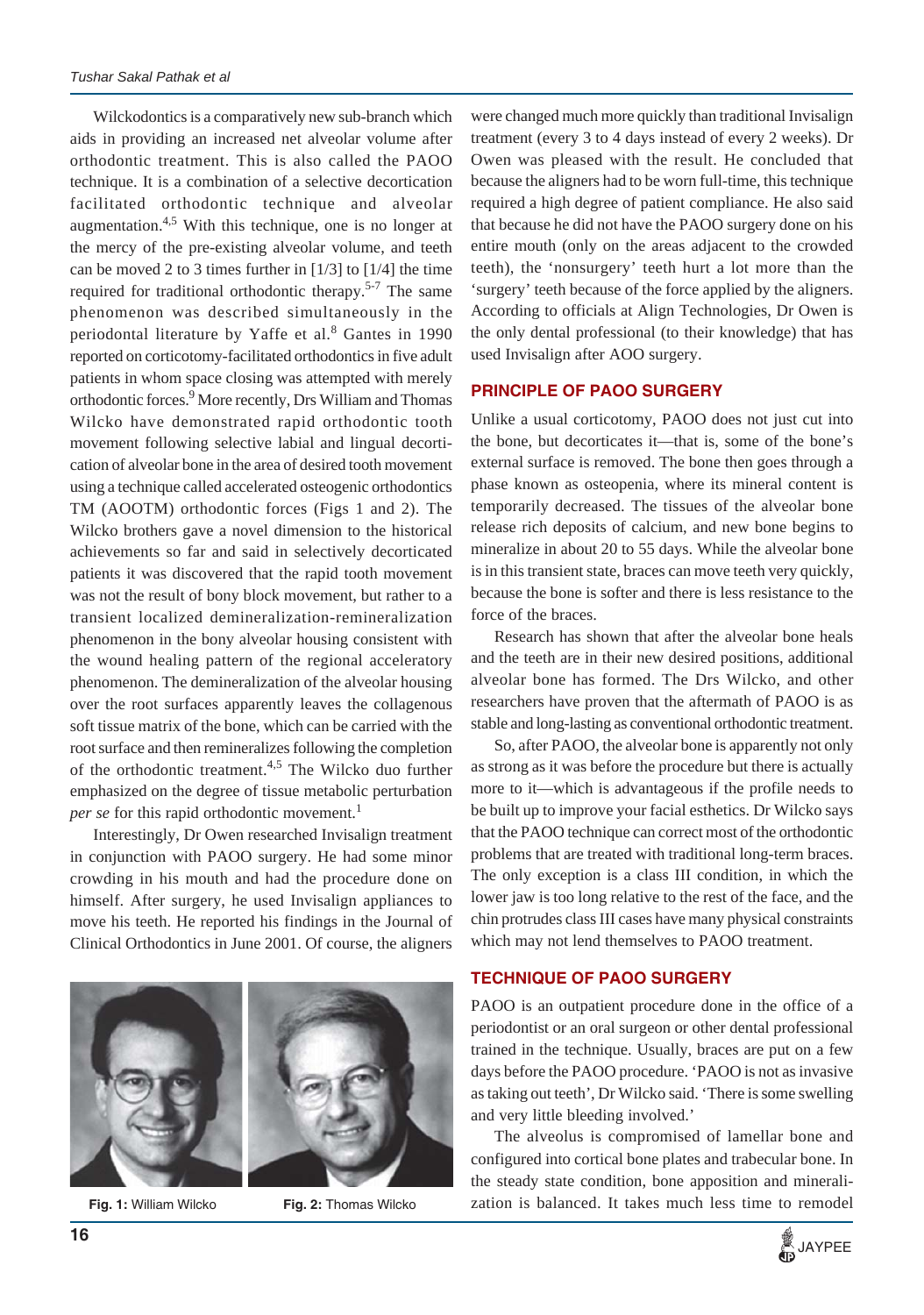*Wilckodontics*

trabecular than cortical bone because of the difference in surface volume ratios. $3$  The region of selective alveolar destruction resulted in alveolar osteopenia, rich deposits of calcium are released predominately from the spongiosa by two forms of osteoclastic activity: Osteoclasis and osteocytic osteolysis. This catabolic condition is followed by deposition of new bone. The new bone, osteoid, begins to mineralize in about 20 to 55 days.<sup>10</sup> Before opting for the periodontal surgical technique and beginning with the procedures, a complete medical review of the patient is done to rule out any systemic and local factors that may interfere with the surgery. A thorough clinical and radiographic evaluation for the patient is done to evaluate the periodontal status of the patient. A meticulous phase 1 therapy involving scaling and root planing and oral hygiene instructions to the patient is given. Once the local factors have been controlled, patient is recalled for the periodontal surgery.

A full-thickness mucoperiostal flap is reflected under local anesthesia, after an intracrevicular incision that connects the releasing incisions, buccally and lingually.<sup>1,4</sup> Special care is taken not to perforate the flaps, and any interdental tissue that remained interproximally is left in place. The flap is reflected beyond the apices of the teeth if possible.<sup>5</sup> Post reflection, the area is thoroughly debrided, and curettage is done to remove any inflammed tissue, if present. Alveolar bone is activated with selective alveolar decortications, both on lingual and labial side using piezosurgery techique or the routine burs for removal of the bone. Vertical corticotomy cuts stopping just short of the alveolar crest are made between the roots of the teeth; these cuts are connected beyond the apices of the teeth with a scalloped horizontal corticotomy cut, and numerous corticotomy perforations are made in cortical layer. $4.5$ Preservation of vital structure is taken into consideration. Bone grafting material, such as demineralized bone matrix, or DBM; along with xenograft extender, along with antibiotics is placed over the activated bone. Excessive graft material should not be placed to avoid interference with the repositioning of the flap.<sup>5</sup> The flap is repositioned back to allow sufficient bone coverage. The interrupted loop sutures are given and periodontal dressing is placed to ensure uneventful healing. The patient is then subjected to the orthodontic treatment to explore the advantage of the bone activation done through the above procedure (Figs 3 to 6).

According to Dr Wilcko, pain relievers like Ibuprofen are not recommended, since they are NSAIDs (nonsteroid anti-inflammatory drugs). NSAIDs can interfere with the production of prostaglandin hormone in the body and slow down the bone growth process which is vital to PAOO. In addition, NSAIDs given during the first 24 hours following trauma (surgical or otherwise) inhibit clotting.



**Fig. 3:** Preoperative view



**Fig. 4:** Decortication



**Fig. 5:** Regeneration using bone grafts

Therefore, one should not take NSAIDs on a regular basis before or after undergoing PAOO surgery.

## **RECOVERY FROM PAOO SURGERY**

Total recovery from the procedure takes 7 to 10 days. There might be some swelling and it might require use of ice packs. Narcotic pain killer is prescribed for one week postsurgery. The surgery usually does not result in facial bruising. During this time, chlorhexidine mouthwash is prescribed.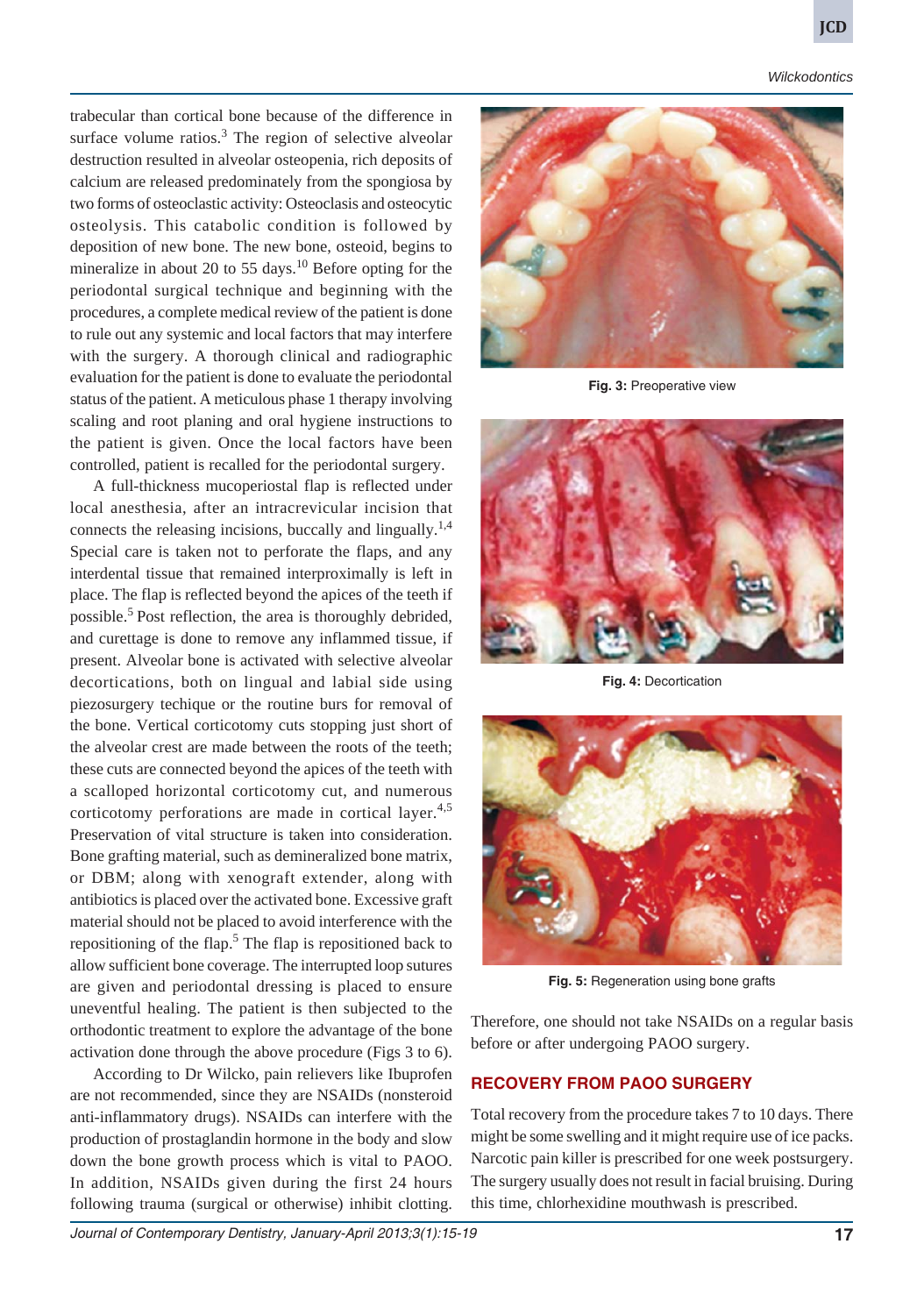

**Fig. 6:** Postoperative view

# **ORTHODONTIC ADJUSTMENTS AFTER PAOO SURGERY**

After complete recovery from the procedure, orthodontist adjusts the braces about every 2 weeks. Depending on case, braces are put for 3 to 9 months. After the braces are removed, a retainer for at least 6 months is usually recommended. The same types of braces and retainers are used in PAOO as in traditional orthodontics, so you will have your choice of metal or ceramic brackets.

# **PATIENT QUALIFICATIONS FOR PAOO TREATMENT**

PAOO can be done on people of any age, as long as they have a healthy periodontal situation. According to Dr Wilcko, the technique has been done on children as young as age 11 and on senior citizens as old as 77 (mainly as preparation for dental implants or devices).

You are not a candidate for this procedure if you have dental bone loss, periodontal disease, root damage or poor roots. In addition, if you have a disease, such as rheumatoid arthritis which requires you to take regular doses of NSAIDs, you may not be a good candidate for PAOO.

Dr Wilcko says that the PAOO technique can correct most of the orthodontic problems that are treated with traditional long-term braces. The only exception is a Class III condition, in which the lower jaw is too long relative to the rest of the face and the chin protrudes. Class III cases have many physical constraints which may not lend themselves to AOO treatment.

# **PROS AND CONS OF PAOO SURGERY**

# **Pros**

- Less time than traditional orthodontics
- Less likelihood of root resorption
- History of relapse has been very low
- There is less need for appliances and headgear (depending on the case)
- The technique has its roots in proven orthopedic research and treatments
- Both metal and ceramic brackets can be used.

## **Cons**

- Expensive procedure
- Mildly invasive surgical procedure and like all surgeries, it has risk of some pain, swelling and the possibility of infection
- Patients who take NSAIDs on a regular basis or have other chronic health problems cannot be treated with this technique
- It does not lend itself to class III malocclusion cases.

# **SUMMARY AND CONCLUSION**

Conventional orthodontic treatment typically takes between 18 and 24 months to achieve the desired results, and patients with complex cases may find themselves in braces even longer. PAOO, also known as Wilckodontics, can straighten most patient's teeth within 3 to 8 months. This option is particularly appealing to adult orthodontic patients who do not want to spend upward of 2 years sporting a mouth full of appliances. Younger patients who would prefer to finish their course of orthodontics quickly. PAOO puts orthodontics on a fast track by incorporating changes in the structure of surrounding bone to accompany repositioning of the teeth. Traditional orthodontic treatment focuses solely on forces applied to the teeth, while PAOO alters the bone in the process as well, facilitating faster movement.

Regarding the mode of movement, this is the technique that requires the demineralization of a relatively thin layer of bone on the root surface of the tooth in the direction of the intended movement. This transient, reversible osteopenia of the thin layer of bone permits the root of the tooth to carry the demineralized collagenous matrix of the bone with it and a reactionary bone formation.<sup>11</sup> These results in net increased alveolar volume, which can provide for a more intact periodontium,<sup>9</sup> a decreased need for extractions, a degree of facial reshaping, and an increase in the bony support for both the teeth and the overlying soft tissues. The PAOO technique requires the utilization of numerous modified diagnostic and treatment parameters, but once these are mastered the orthodontist after the PAOO technique has a powerful new treatment option to offer the patients. $<sup>1</sup>$ </sup>